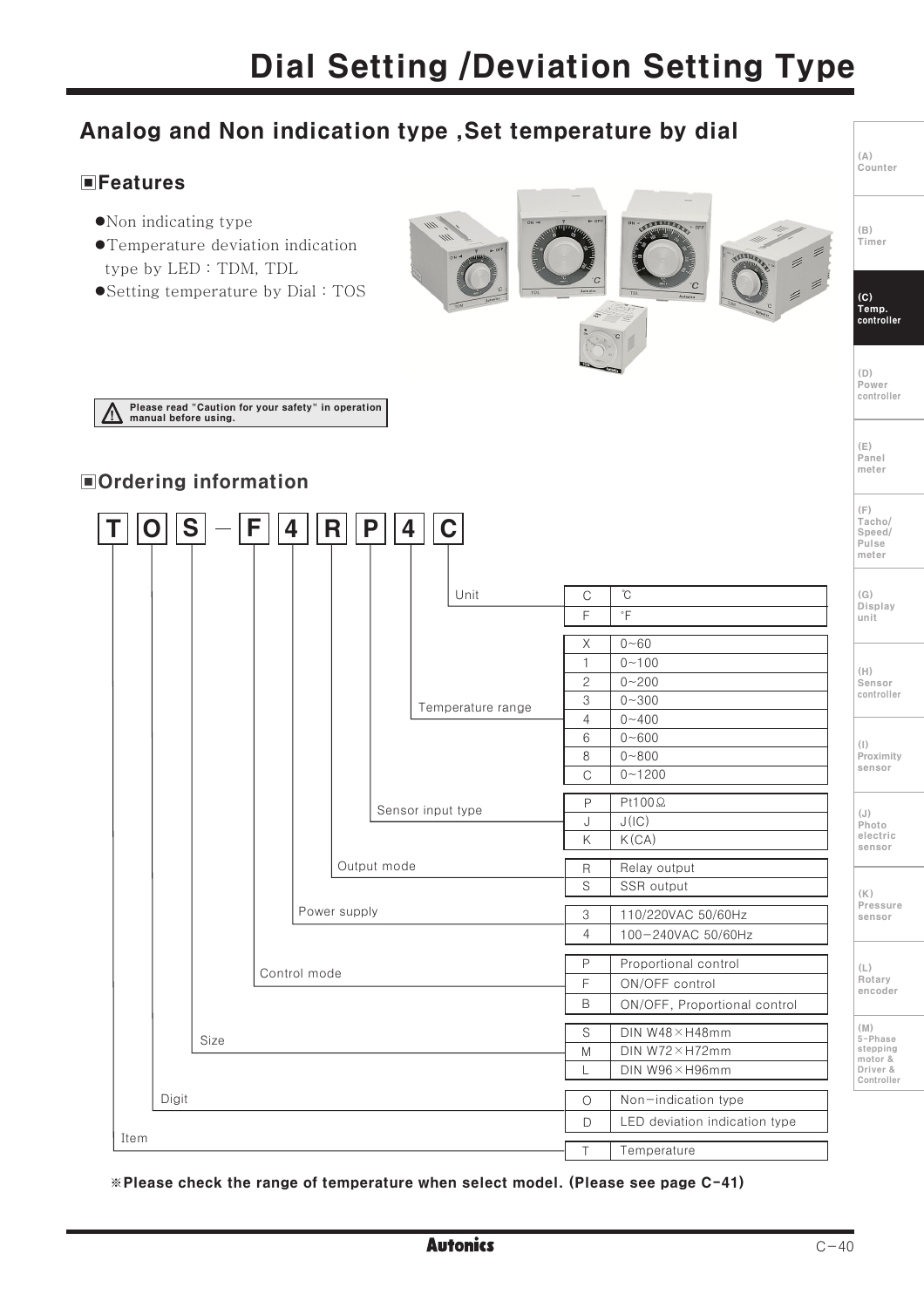### **■Temperature range for each sensor**



\*Only TOS series is available °F degree for above Temp. range.

### **Specifications**

| Model                      |              | <b>TOS</b>                                                                                   | <b>TOM</b>                                                                                       | <b>TDM</b>                 | <b>TOL</b>              | <b>TDL</b>                 |  |
|----------------------------|--------------|----------------------------------------------------------------------------------------------|--------------------------------------------------------------------------------------------------|----------------------------|-------------------------|----------------------------|--|
| Power supply               |              | $100 - 240$ VAC<br>50/60Hz                                                                   | 110/220VAC 50/60Hz                                                                               |                            |                         |                            |  |
| Allowable voltage<br>range |              | $90 \sim 110\%$ of rated voltage                                                             |                                                                                                  |                            |                         |                            |  |
| Power consumption          |              | 2VA                                                                                          | 3VA                                                                                              |                            |                         |                            |  |
| Display method             |              | LED ON indicator                                                                             | LED ON/OFF<br>indicator                                                                          | LED deviation<br>indicator | LED ON/OFF<br>indicator | LED deviation<br>indicator |  |
| Display accuracy           |              |                                                                                              |                                                                                                  |                            |                         |                            |  |
| Setting type               |              | Dial setting                                                                                 |                                                                                                  |                            |                         |                            |  |
| Setting accuracy           |              | $F S \pm 2\%$                                                                                |                                                                                                  |                            |                         |                            |  |
| Sensor input               |              | Thermocouples: $K(CA)$ , $J(IC)$ / RTD: $Pt100\Omega$                                        |                                                                                                  |                            |                         |                            |  |
| Input line resistance      |              | Thermocouples: Max. $100\Omega$ , RTD: Max. $5\Omega$ per a wire                             |                                                                                                  |                            |                         |                            |  |
| Control                    | ON/OFF       | Hysteresis : $F \cdot S$ 0.5 $\pm$ 0.2% fixed $\Box$                                         |                                                                                                  |                            |                         |                            |  |
|                            | Proportional | Proportional band: $F \cdot S$ 3% fixed, Period: 20sec. fixed $\Box$                         |                                                                                                  |                            |                         |                            |  |
| Control output             |              | $\bullet$ Relay output:<br>250VAC 2A 1c<br>SSR Output:<br>$12VDC \pm 3V$<br>Load 20mA Max.   | $\bullet$ Relay contact output : 250VAC 3A 1c<br>$\bullet$ SSR Output : 12VDC $\pm$ 3V 20mA max. |                            |                         |                            |  |
| Self-diagnosis             |              | Built-in burn out function                                                                   |                                                                                                  |                            |                         |                            |  |
| Insulation resistance      |              | Min. $100M\Omega$ (at 500VDC)                                                                |                                                                                                  |                            |                         |                            |  |
| Dielectric strength        |              | 2000VAC 50/60Hz for 1 minute                                                                 |                                                                                                  |                            |                         |                            |  |
| Noise strength             |              | $\pm 2kV$ the square wave noise (pulse width: $1\mu s$ ) by the noise simulator              |                                                                                                  |                            |                         |                            |  |
|                            | Mechanical   | 0.75mm amplitude at frequency of $10 \sim 55$ Hz in each of X, Y, Z directions for 1 hour    |                                                                                                  |                            |                         |                            |  |
| Vibration                  | Malfunction  | 0.5mm amplitude at frequency of $10 \sim 55$ Hz in each of X, Y, Z directions for 10 minutes |                                                                                                  |                            |                         |                            |  |
| Shock                      | Mechanical   | 300m/s <sup>2</sup> (Approx. 30G) 3 times at X, Y, Z direction                               |                                                                                                  |                            |                         |                            |  |
|                            | Malfunction  | 100m/s <sup>2</sup> (Approx. 10G) 3 times at X, Y, Z direction                               |                                                                                                  |                            |                         |                            |  |
| Relay                      | Mechanical   | Min. 10,000,000 times                                                                        |                                                                                                  |                            |                         |                            |  |
| life cycle                 | Electrical   | Min. 100,000 times (250VAC 3A at resistive load)                                             |                                                                                                  |                            |                         |                            |  |
| Ambient temperature        |              | $-10 \sim +50$ °C (at non-freezing status)                                                   |                                                                                                  |                            |                         |                            |  |
| Storage temperature        |              | $-25 \sim +65$ °C (at non-freezing status) $\Box$                                            |                                                                                                  |                            |                         |                            |  |
| Ambient humidity           |              | $35 \sim 85\% RH$                                                                            |                                                                                                  |                            |                         |                            |  |
| Weight                     |              | Approx. 104g                                                                                 | Approx. 419g                                                                                     | Approx. 461g               | Approx. 426g            | Approx. 471g               |  |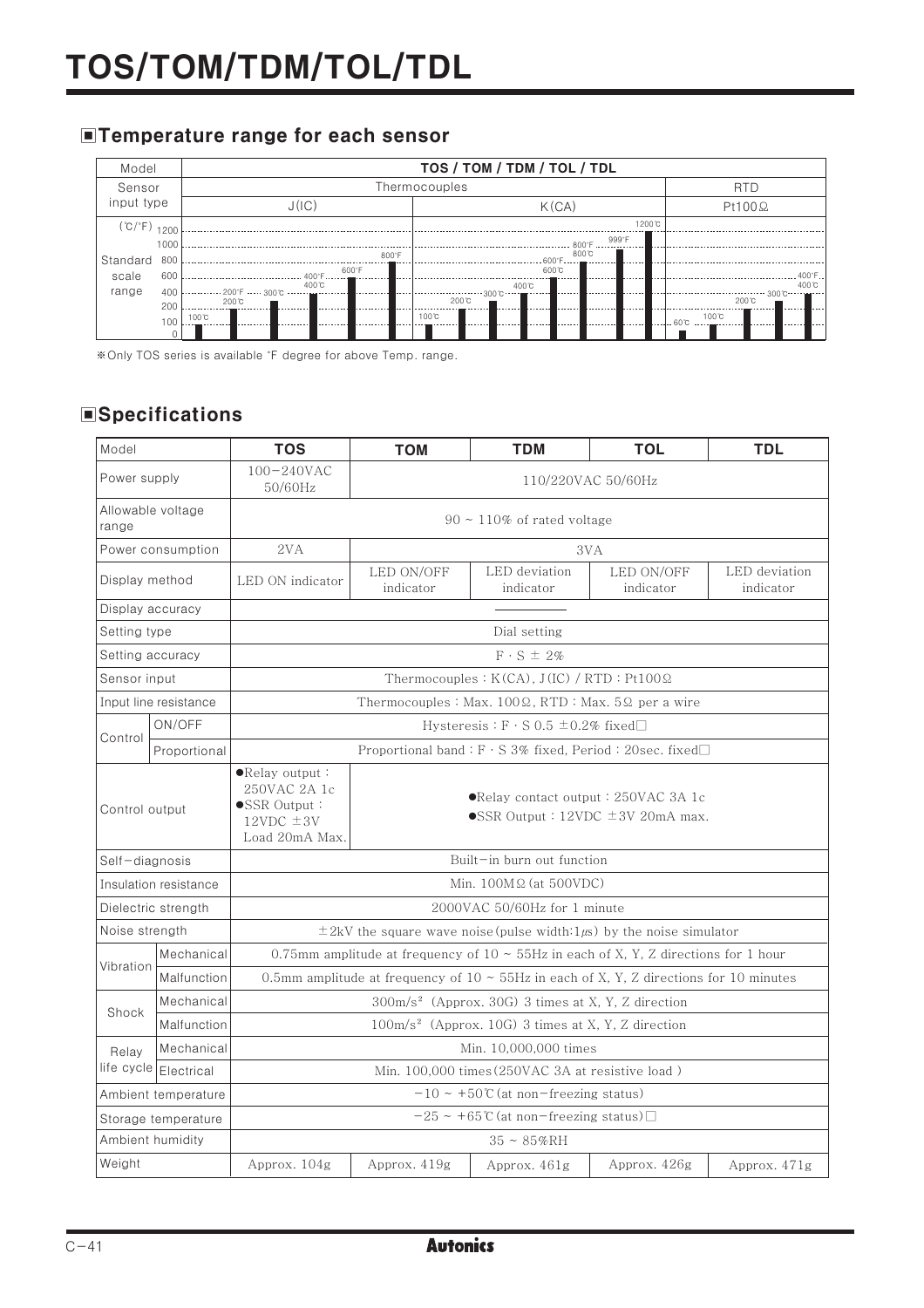## **Dial Setting /Deviation Setting Type**